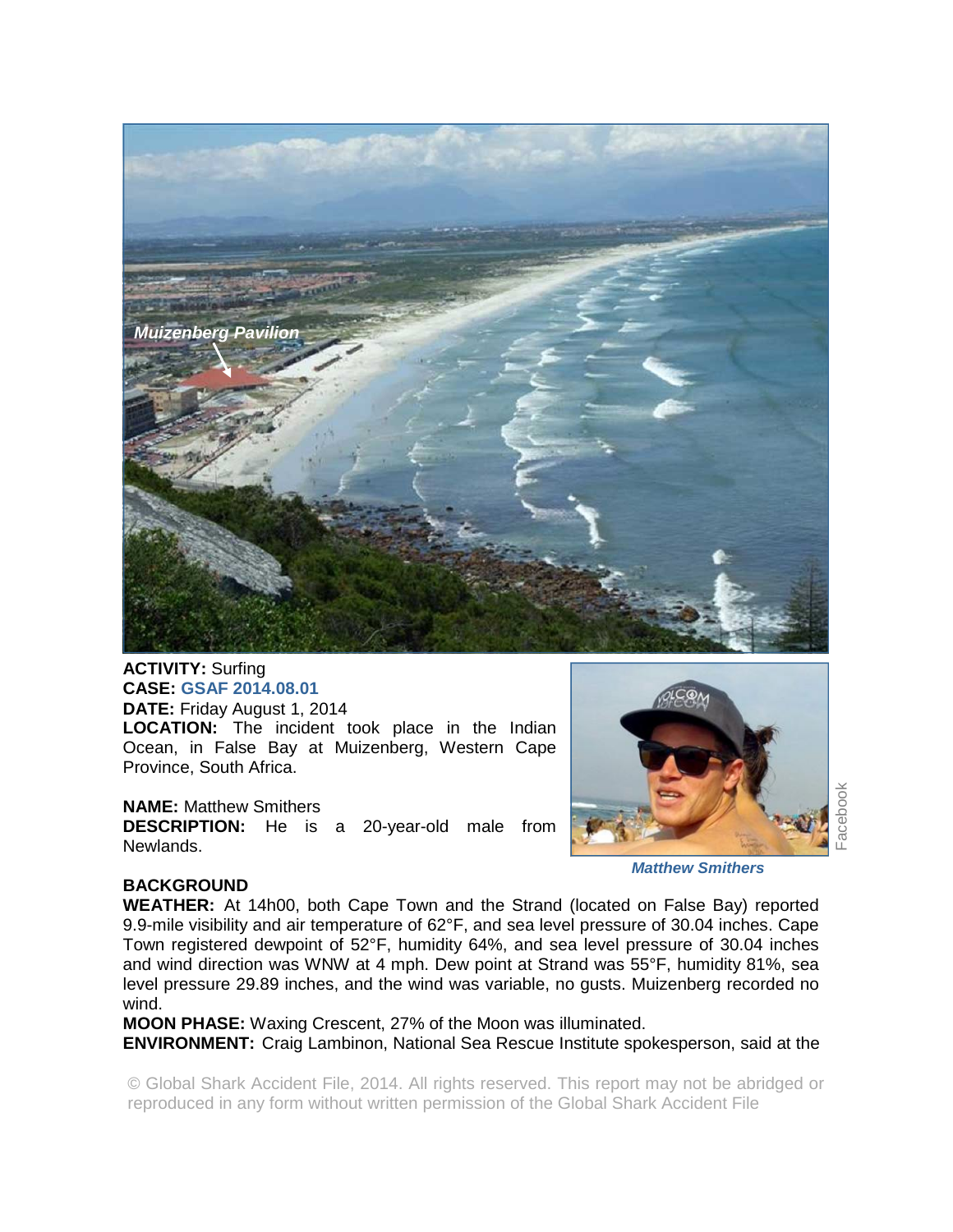time of the attack the Shark Spotters were flying the Black Shark Flag (indicating poor water and weather visibility conditions - a misty haze). A bystander had approached the shark spotters to inform them that they had seen a shark fin in the water and, according to initial reports, the incident happened when the Shark Siren was in the process of being activated. Pringle and other surfers on the scene said the shark siren sounded only after Smithers had been brought ashore. "The info I have is that the siren was sounded *after* the attack took place," reported Greg Oelofse, head of environmental policy and strategy for the City of Cape Town.

**SEA CONDITIONS:** At 14h00, Muizenberg recorded sea surface temperature of 60°F and waves were SSW at seven feet. Mean low tide occurred at 11h59.

**DISTANCE FROM SHORE:** 200 to 300 metres

**TIME:** After 14h00 (2:00 pm).

**NARRATIVE:** Matthew Smithers was opposite the Muizenberg Pavilion when the shark came from below and hit the bottom of the board, sending him spiralling three metres into the air, according to veteran surfer Julian Pringle. Then the shark bit him, apparently gashing both his legs badly. Smithers managed to scramble back on to his board.

"I was surfing out at Muizenberg for about half an hour when I was facing towards the back line, the shark attacked me from underneath, behind me, and attacked my board and both legs," said Smithers. "The shark bit into me and I flew off my board and looked at the shark, it circled me once and then left me alone and proceeded to paddle back on my board to the beach."

When Pringle and Brendhan "Jock" Kannemeyer reached the injured surfer, the shark had not left, and was circling Smithers. Kannemeyer said of Smithers, "He was totally calm. I tied a leash around him and saw that he had a wound at the back of his knee." He and Pringle then helped him ashore.

The City of Cape Town announced in a press release the closure of the beach as a precautionary measure. The beach will be reassessed on Saturday morning.

**INJURY:** Multiple lacerations to his lower limbs (some of which are deep lacerations) and an avulsion to the left thigh. "No bone damage was done," reported Smithers. "I only suffered four quite deep wounds in each leg, but seems all right, I feel fine, happy and grateful."

**FIRST AID / TREATMENT:** Lambinon said a member of the public tied the surfboard's leash around the man's leg to stop the bleeding. Smithers was transported via Skymed helicopter to Vincent Pallotti Hospital in Pinelands in a stable condition, and is expected to make a full recovery.

**SPECIES:** Bite marks indicate the incident involved a white shark, and eyewitness accounts suggest the shark was 3.8 metres in length.

© Global Shark Accident File, 2014. All rights reserved. This report may not be abridged or reproduced in any form without written permission of the Global Shark Accident File.